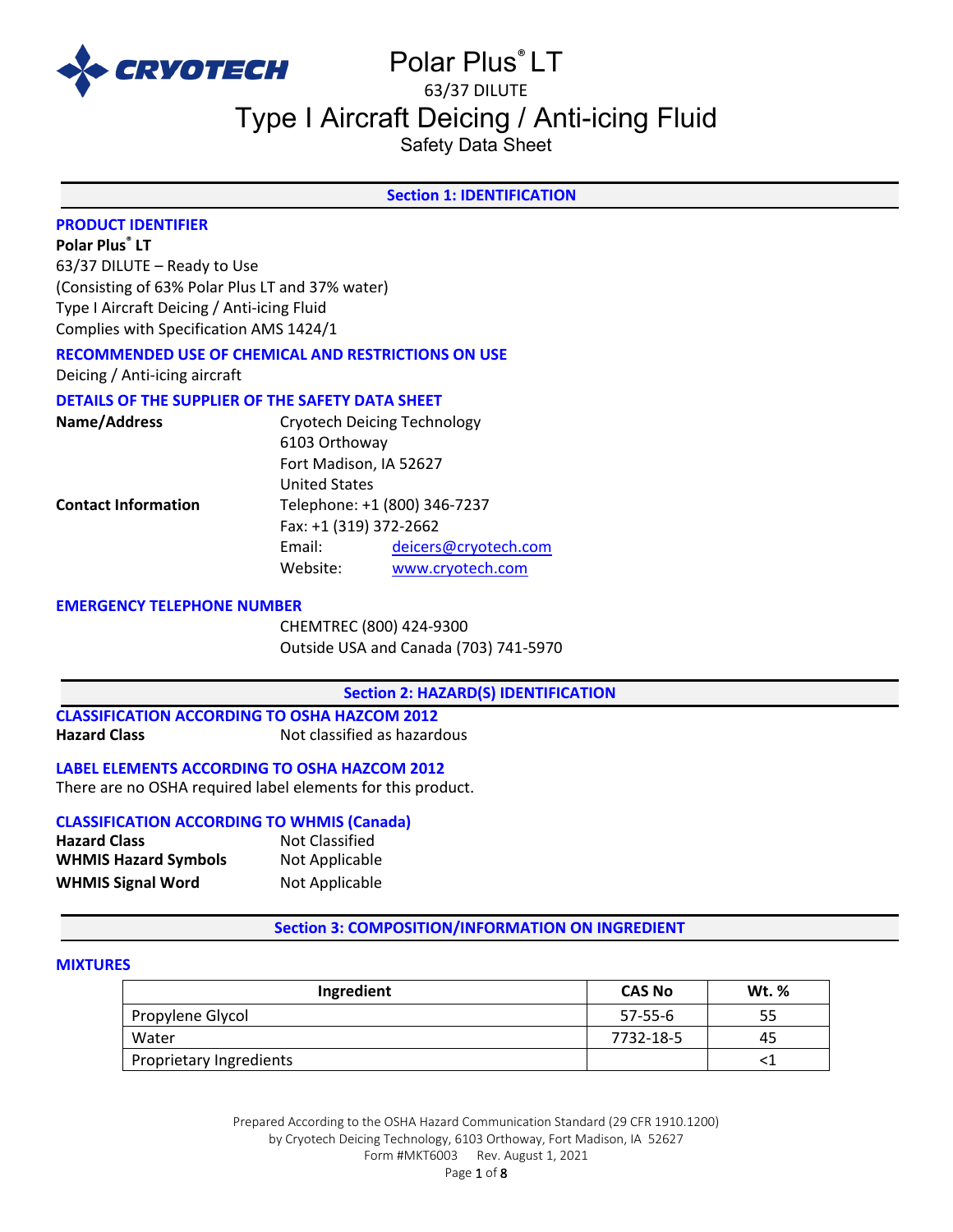

# Polar Plus® LT 63/37 DILUTE Type I Aircraft Deicing / Anti-icing Fluid

Safety Data Sheet

# **Section 4: FIRST- AID MEASURES**

#### **DESCRIPTION OF FIRST-AID MEASURE**

| Eye               | In case of contact, immediately flush eyes with plenty of water for at least 15 minutes,<br>while holding eyelids open. If easy to do, remove contact lenses, if worn. No additional<br>first aid should be necessary, however, if irritation persists, get medical attention. |
|-------------------|--------------------------------------------------------------------------------------------------------------------------------------------------------------------------------------------------------------------------------------------------------------------------------|
| <b>Skin</b>       | As a precaution, wash skin thoroughly with soap and water. Remove and wash<br>contaminated clothing.                                                                                                                                                                           |
| <b>Inhalation</b> | Not expected to be an inhalation hazard. If inhaled, remove to fresh air. Get medical<br>advice / attention if feeling unwell.                                                                                                                                                 |
| Ingestion         | If swallowed, give milk or water to drink. Do NOT induce vomiting unless directed to do<br>so by medical personnel. Never give anything by mouth to an unconscious person.                                                                                                     |

#### **MOST IMPORTANT SYMPTOMS / EFFECTS**

| Eye               | May be slightly irritating to the eyes. Symptoms may include discomfort or pain, excess<br>blinking, and tear production, with possible redness and swelling. |
|-------------------|---------------------------------------------------------------------------------------------------------------------------------------------------------------|
| <b>Skin</b>       | May be slightly irritating to the skin. Symptoms may include redness, drying, and<br>cracking of the skin.                                                    |
| <b>Inhalation</b> | Not expected to be an inhalation hazard under normal conditions of use.                                                                                       |
| Ingestion         | Not expected to be an ingestion hazard under normal conditions of use. High doses may<br>cause central nervous system depression.                             |

## **INDICATION OF IMMEDIATE MEDICAL ATTENTION AND SPECIAL TREATMENT**

| <b>Note to Physicians</b>  | Treat symptomatically.                                                                                                |
|----------------------------|-----------------------------------------------------------------------------------------------------------------------|
| <b>Specific Treatments</b> | In case of accident or if you feel unwell, seek medical advice immediately (show the<br>label or SDS where possible). |

# **Section 5: FIRE-FIGHTING MEASURES**

| <b>FLAMMABILITY</b>                                                  |                                                                    |  |
|----------------------------------------------------------------------|--------------------------------------------------------------------|--|
| <b>Flammability</b>                                                  | Non-flammable by OSHA/WHMIS criteria                               |  |
| <b>EXTINGUISHING MEDIA</b>                                           |                                                                    |  |
| <b>Suitable Extinguishing Media</b>                                  | Water spray, alcohol-resistant foam, carbon dioxide, dry chemical. |  |
| <b>Unsuitable Extinguishing Media</b>                                | Do not use solid water stream.                                     |  |
| <b>SPECIAL HAZARDS</b>                                               |                                                                    |  |
| <b>Products of Combustion</b>                                        | May include and are not limited to: oxides of carbon.              |  |
| <b>Explosion Data</b>                                                | Data not available. Not considered to be an explosion hazard.      |  |
| <b>Unusual Fire Hazards</b>                                          | Heat from fire can generate flammable vapor.                       |  |
| <b>SPECIAL PROTECTIVE EQUIPMENT AND PRECAUTIONS FOR FIREFIGHTERS</b> |                                                                    |  |

### Keep upwind of fire. Wear full fire-fighting turn-out gear (full Bunker gear) and respiratory protection (SCBA)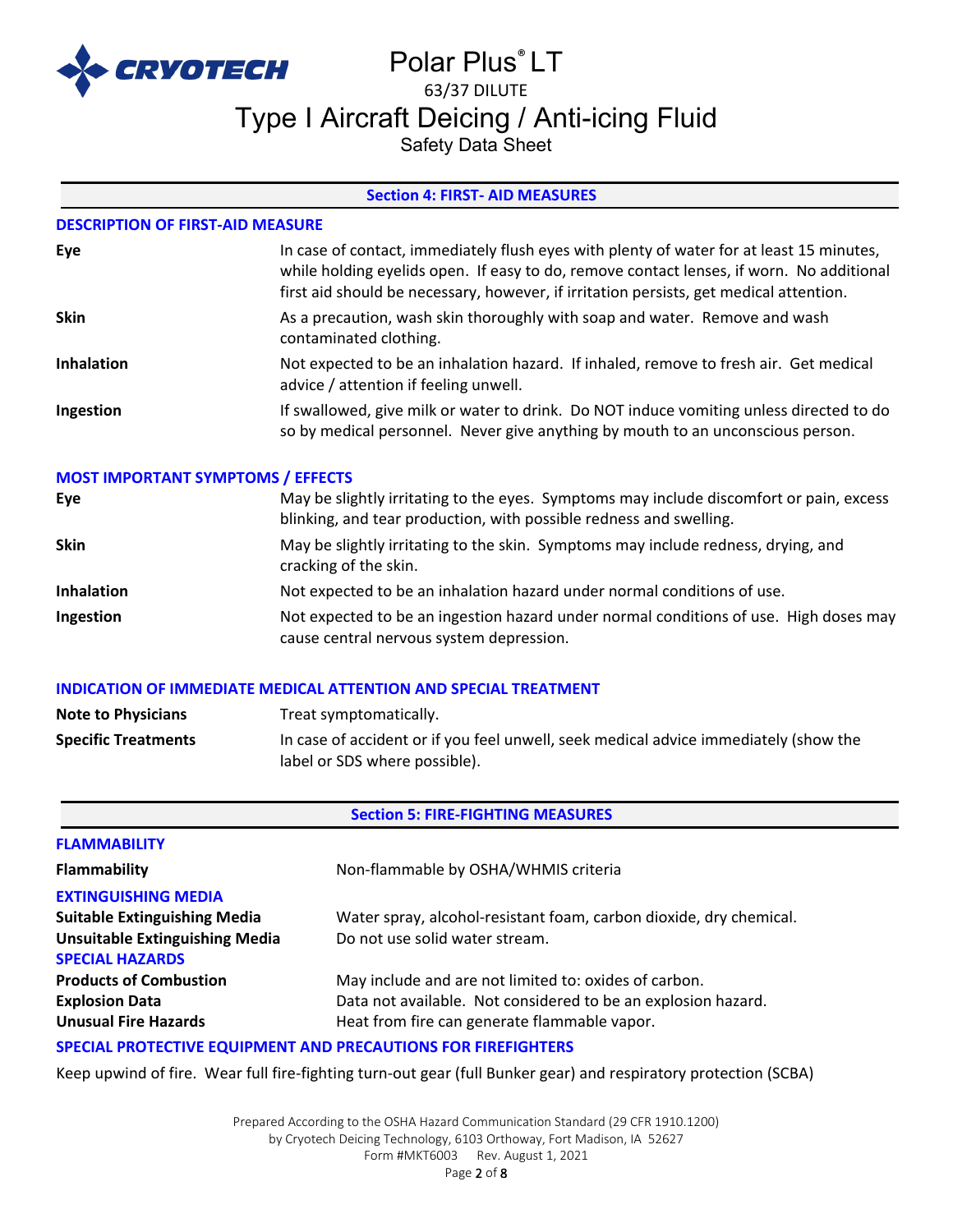

# Polar Plus® LT 63/37 DILUTE Type I Aircraft Deicing / Anti-icing Fluid

Safety Data Sheet

# **Section 6: ACCIDENTAL RELEASE MEASURES**

# **PERSONAL PRECAUTIONS, PROTECTIVE EQUIPMENT, AND EMERGENCY PROCEDURES**

Use personal protection recommended in Section 8. Isolate the hazard area and deny entry to unnecessary and unprotected personnel.

#### **METHODS AND MATERIALS FOR CONTAINMENT AND CLEANUP**

| <b>Methods for Containment</b> | Contain and/or absorb spill with inert material (e.g. sand, vermiculite), then place in a |
|--------------------------------|-------------------------------------------------------------------------------------------|
|                                | suitable container. Use appropriate Personal Protective Equipment (PPE).                  |
| <b>Methods for cleanup</b>     | Scoop up material and place in a disposal container.                                      |

# **Section 7: HANDLING AND STORAGE**

#### **PRECAUTIONS FOR SAFE HANDLING**

| <b>Handling</b><br><b>General Hygiene Advice</b>                     | Avoid contact with skin and eyes. Avoid breathing mists and vapors when spraying.<br>Launder contaminated clothing before reuse. Wash hands before eating, drinking, or<br>smoking.   |  |  |
|----------------------------------------------------------------------|---------------------------------------------------------------------------------------------------------------------------------------------------------------------------------------|--|--|
| <b>PRECAUTIONS FOR SAFE STORAGE, INCLUDING ANY INCOMPATIBILITIES</b> |                                                                                                                                                                                       |  |  |
| <b>Storage</b>                                                       | Store in tightly sealed original UV resistant containers, away from direct heat and strong<br>oxidizing agents. Product should not be stored in clear or semi-transparent containers. |  |  |
| <b>Temperature Storage Limits</b>                                    | Minimum -37°C (-34°F)                                                                                                                                                                 |  |  |
|                                                                      | Maximum 60°C (140°F)                                                                                                                                                                  |  |  |

### **Section 8: EXPOSURE CONTROLS/PERSONAL PROTECTION**

#### **EXPOSURE LIMITS**

| Ingredient | <b>OSHA PEL</b> | -TLV    |
|------------|-----------------|---------|
| ∟isted     | $--- -$         | $--- -$ |
| None       |                 |         |

### **EXPOSURE CONTROLS**

**Engineering Controls No special ventilation is necessary.** 

### **INDIVIDUAL PROTECTIVE MEASURES/PERSONAL PROTECTIVE EQUIPMENT**

| <b>Personal Protective Equipment</b>      |                                                                                                                                                                                                                                            |
|-------------------------------------------|--------------------------------------------------------------------------------------------------------------------------------------------------------------------------------------------------------------------------------------------|
| <b>Eye/Face Protection</b>                | Safety glasses or goggles are recommended if splashing / spraying is possible.                                                                                                                                                             |
| <b>Skin Protection/Hand Protection</b>    | No special skin protection is usually necessary. Chemical resistant gloves should<br>be worn if prolonged exposure is possible to prevent drying of skin.                                                                                  |
| <b>Respiratory Protection</b>             | No special respiratory protection is usually necessary. Breathing of mist/aerosol<br>should be avoided. If operating conditions create high airborne concentrations<br>of this material, the use of an approved respirator is recommended. |
| <b>General Health and Safety Measures</b> | Do not eat, smoke or drink where material is handled, processed, or stored.<br>Wash hands carefully before eating or smoking. Ensure that eyewash stations<br>and safety showers are close to the workstation location.                    |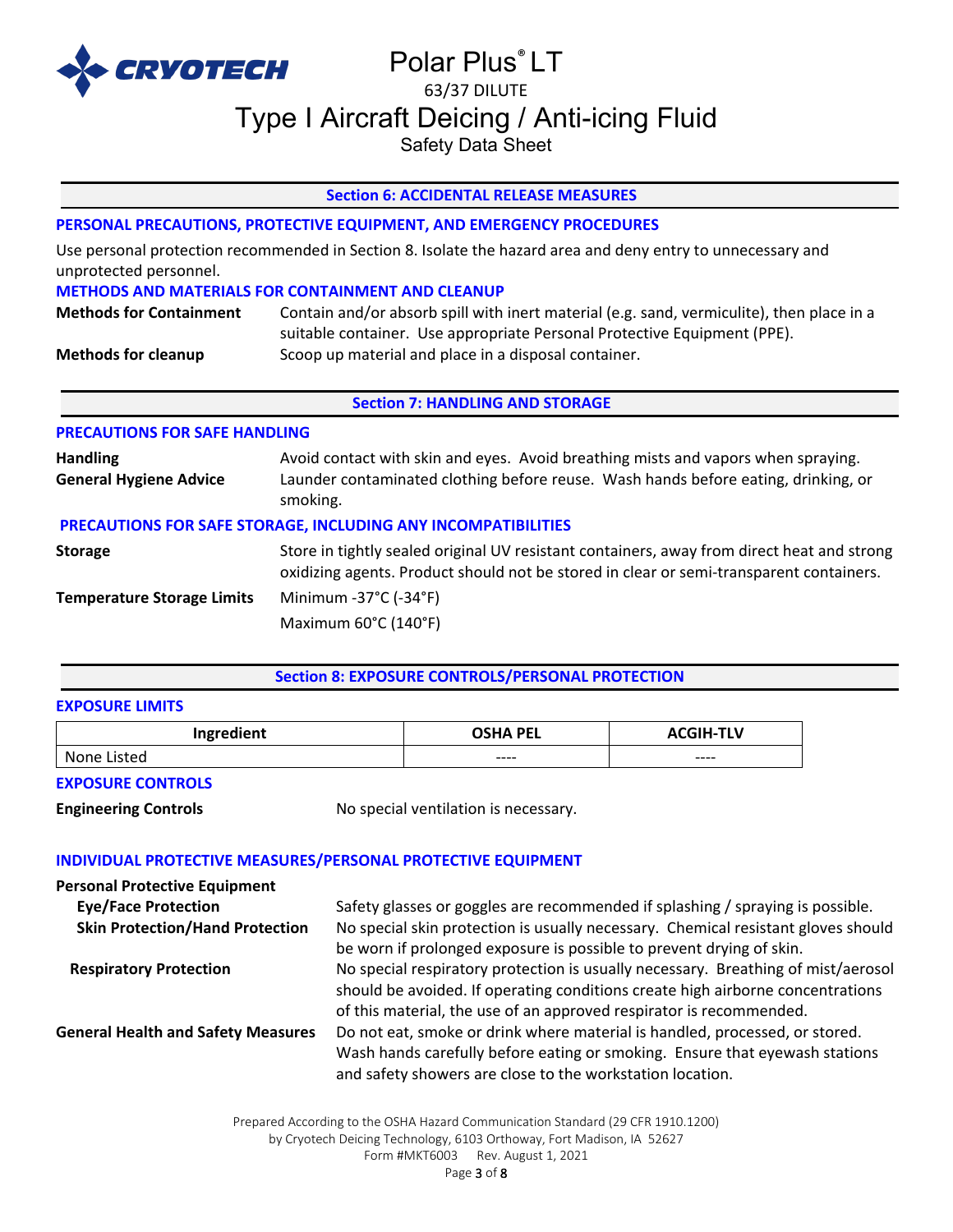

# Polar Plus® LT 63/37 DILUTE Type I Aircraft Deicing / Anti-icing Fluid Safety Data Sheet

# **Section 9: PHYSICAL AND CHEMICAL PROPERTIES**

# **INFORMATION ON BASIC PHYSICAL AND CHEMICAL PROPERTIES**

| Appearance                                     | Clear, orange liquid |
|------------------------------------------------|----------------------|
| Odor                                           | None                 |
| <b>Odor Threshold</b>                          | Not available        |
| pH (20°C)                                      | $7.9 - 9.0$          |
| <b>Melting Point / Freezing Point</b>          | <-43°C (<-45°F)      |
| <b>Initial Boiling Point and Boiling Range</b> | ~105°C (220°F)       |
| <b>Flash Point</b>                             | >100°C (212°F)       |
| <b>Evaporation Rate</b>                        | Not available        |
| <b>Flammability</b>                            | Not available        |
| Lower Flammability/Explosive Limit             | Not available        |
| <b>Upper Flammability / Explosive Limit</b>    | Not available        |
| Vapor Pressure (20°C)                          | $^{\sim}$ 15mm Hg    |
| <b>Vapor Density</b>                           | No Data Available    |
| Relative Density/Specific Gravity (20°C)       | 1.041                |
| <b>Solubility</b>                              | Miscible in water    |
| Partition coefficient: n-octanol/water         | Not available        |
| <b>Auto-ignition Temperature</b>               | >400°C (750°F)       |
| <b>Decomposition Temperature</b>               | Not available        |
| Viscosity (20°C)                               | $<$ 10 cP            |
| <b>Oxidizing Properties</b>                    | Not available        |
| <b>Explosive Properties</b>                    | Not available        |

**Section 10: STABILITY AND REACTIVITY** 

#### **REACTIVITY**

No dangerous reactions known under conditions of normal use.

#### **CHEMICAL STABILITY**

Stable under normal storage conditions.

#### **POSSIBILITY OF HAZARDOUS REACTIONS**

No dangerous reaction known under conditions of normal use.

# **CONDITIONS TO AVOID**

High temperatures, contact with incompatible materials.

# **INCOMPATIBLE MATERIALS**

Strong Oxidizers. Strong acids.

## **HAZARDOUS DECOMPOSITION PRODUCTS**

May include, and are not limited to: oxides of carbon.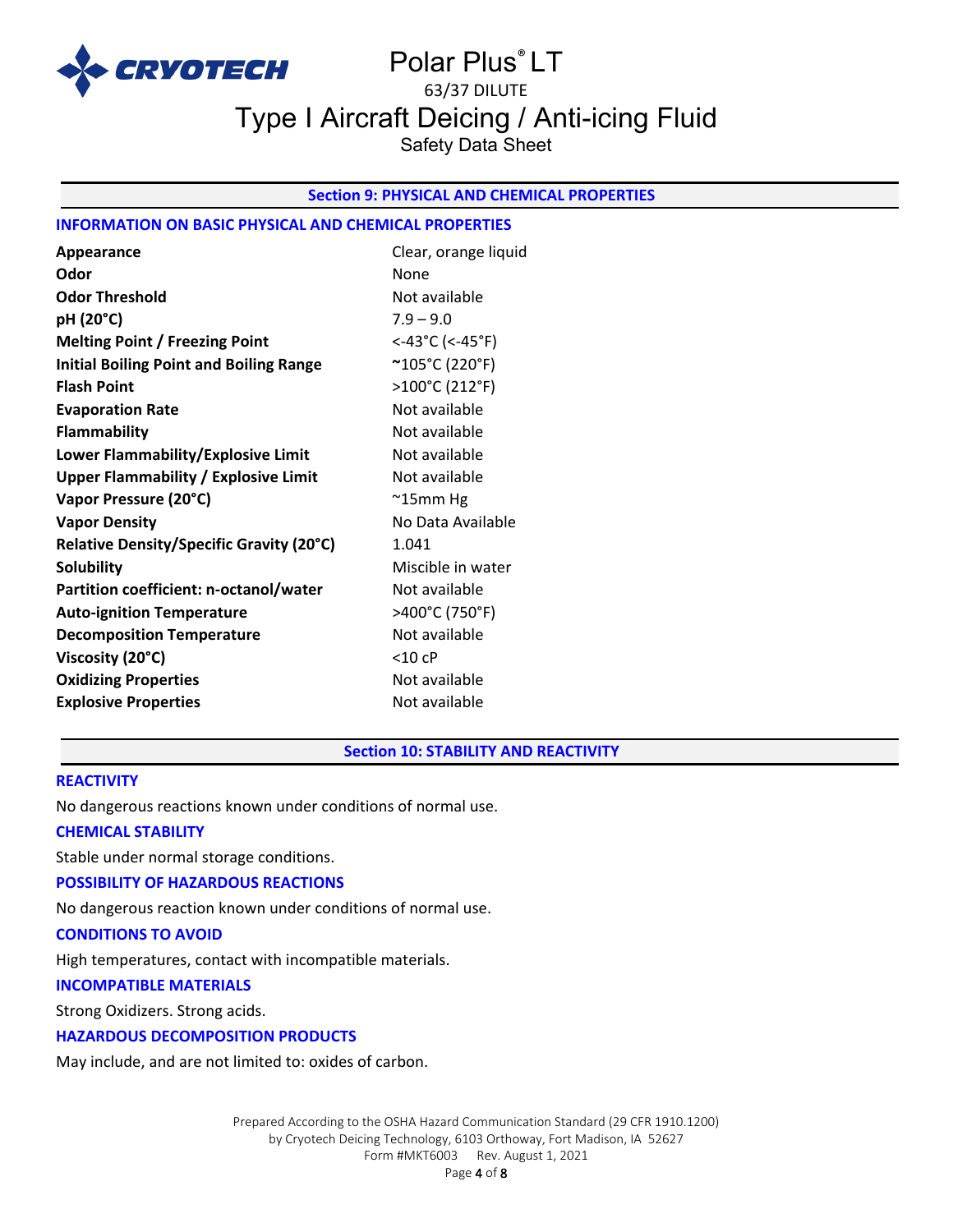

# Polar Plus<sup>®</sup> LT 63/37 DILUTE Type I Aircraft Deicing / Anti-icing Fluid

Safety Data Sheet

# **Section 11: TOXICOLOGICAL INFORMATION**

# **INFORMATION ON TOXICOLOGICAL EFFECTS**

| <b>Likely Routes of Exposure</b>                                    | Skin contact, eye contact, inhalation, and ingestion. |                                                                                                                                                 |  |  |
|---------------------------------------------------------------------|-------------------------------------------------------|-------------------------------------------------------------------------------------------------------------------------------------------------|--|--|
| Symptoms related to physical/chemical/toxicological characteristics |                                                       |                                                                                                                                                 |  |  |
| Eye                                                                 |                                                       | May cause eye irritation. Symptoms may include discomfort or pain, excess<br>blinking, and tear production, with possible redness and swelling. |  |  |
| <b>Skin</b>                                                         |                                                       | May cause skin irritation. Symptoms of prolonged contact may include redness,<br>drying and cracking of the skin.                               |  |  |
| Ingestion                                                           |                                                       | Not expected to be an ingestion hazard. Ingestion of large doses may cause<br>central nervous system depression.                                |  |  |
| Inhalation<br><b>Acute Toxicity</b>                                 |                                                       | Not expected to be an inhalation hazard under normal conditions of use.<br>LD50 rat-oral: >22 g/kg                                              |  |  |
|                                                                     |                                                       | DELAYED, IMMEDIATE EFFECTS AND CHRONIC EFFECTS OF SHORT- AND LONG-TERM EXPOSURE                                                                 |  |  |
| <b>Skin Corrosion / Irritation</b>                                  |                                                       | Based on available data, the classification criteria are not met.                                                                               |  |  |
| <b>Serious Eye Damage/Irritation</b>                                |                                                       | Based on available data, the classification criteria are not met.                                                                               |  |  |
| <b>Respiratory Sensitization</b>                                    |                                                       | Based on available data, the classification criteria are not met.                                                                               |  |  |
| <b>Skin Sensitization</b>                                           |                                                       | Based on available data, the classification criteria are not met.                                                                               |  |  |
| <b>STOT-Single Exposure</b>                                         |                                                       | Based on available data, the classification criteria are not met.                                                                               |  |  |
| <b>STOT-Repeated Exposure</b>                                       |                                                       | Based on available data, the classification criteria are not met.                                                                               |  |  |
| <b>Germ Cell Mutagenicity</b>                                       |                                                       | Based on available data, the classification criteria are not met.                                                                               |  |  |
| Carcinogenicity                                                     |                                                       | This product does not contain any ingredients that are considered to be                                                                         |  |  |
|                                                                     |                                                       | carcinogens by IARC, NTP or OSHA.                                                                                                               |  |  |
| <b>Reproductive Toxicity</b>                                        |                                                       | Based on available data, the classification criteria are not met.                                                                               |  |  |
| <b>STOT-Single Exposure</b>                                         |                                                       | Based on available data, the classification criteria are not met.                                                                               |  |  |
| <b>STOT-Repeated Exposure</b>                                       |                                                       | Based on available data, the classification criteria are not met.                                                                               |  |  |
| <b>Aspiration Hazard</b>                                            |                                                       | Based on available data, the classification criteria are not met.                                                                               |  |  |
|                                                                     |                                                       | <b>Section 12: ECOLOGICAL INFORMATION</b>                                                                                                       |  |  |
| <b>ECOTOXICITY (AQUATIC AND TERRESTRIAL)</b>                        |                                                       |                                                                                                                                                 |  |  |
| <b>Acute/Chronic Toxicity</b>                                       |                                                       | Not expected to cause long-term adverse effects in the aquatic environment.                                                                     |  |  |
| <b>LC50</b>                                                         | Pimephales promelas                                   | 45,400 mg/L (undiluted)                                                                                                                         |  |  |
| <b>LC50</b>                                                         | Daphnia magna                                         | 28,000 mg/L (undiluted)                                                                                                                         |  |  |
| <b>LC50</b>                                                         | Ceriodaphnia dubia                                    | 21,800 mg/L (undiluted)                                                                                                                         |  |  |
| PERSISTENCE AND DEGRADABILITY                                       |                                                       |                                                                                                                                                 |  |  |
| Readily biodegradable.                                              | COD                                                   |                                                                                                                                                 |  |  |
|                                                                     | BOD <sub>5</sub> (20°C)                               | 1.01 g $O_2/g$ deicer (calculated)<br>0.36 g $O_2/g$ deicer (calculated)                                                                        |  |  |
|                                                                     | 5 day BOD/COD:                                        | 0.35                                                                                                                                            |  |  |
| <b>BIOACCUMULATIVE POTENTIAL</b>                                    |                                                       |                                                                                                                                                 |  |  |
| Bioaccumulation is not expected.                                    |                                                       |                                                                                                                                                 |  |  |
| <b>MOBILITY IN SOIL</b>                                             |                                                       |                                                                                                                                                 |  |  |
| Not available.                                                      |                                                       |                                                                                                                                                 |  |  |
| <b>OTHER ADVERSE EFFECTS</b>                                        |                                                       |                                                                                                                                                 |  |  |
| Not available.                                                      |                                                       |                                                                                                                                                 |  |  |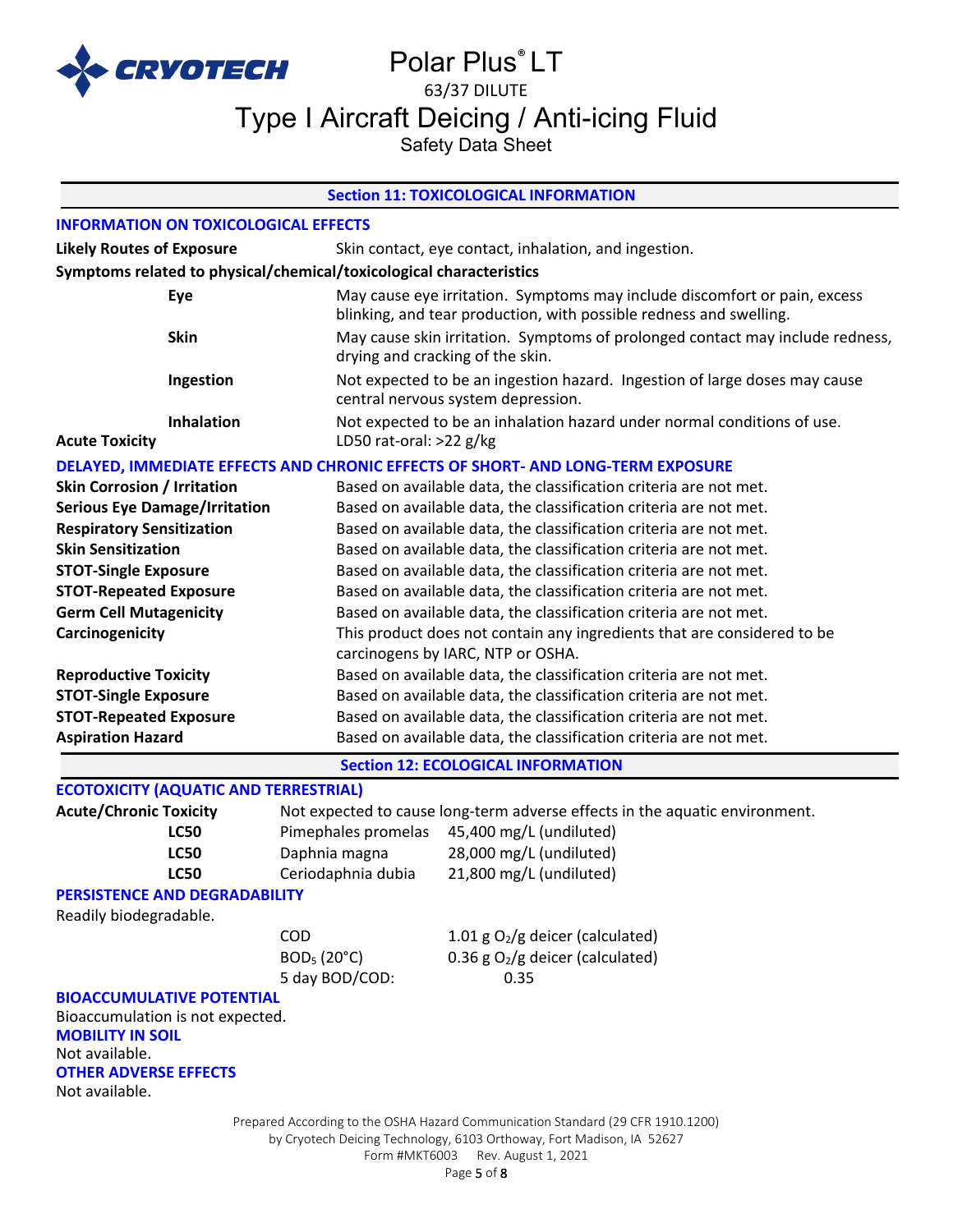

# Polar Plus® LT 63/37 DILUTE Type I Aircraft Deicing / Anti-icing Fluid

Safety Data Sheet

# **Section 13: DISPOSAL CONSIDERATIONS**

# **WASTE TREATMENT AND METHODS OF DISPOSAL**

Based on available information this product is neither listed as a hazardous waste nor does it exhibit any characteristics that would cause it to be classified as a RCRA hazardous waste. If product should spill or be otherwise unsuitable for normal deicing applications, it may be absorbed onto suitable materials and disposed of in a sanitary landfill unless local, state or provincial regulations prohibit such disposal.

**Section 14: TRANSPORT INFORMATION**

# **TRANSPORT INFORMATION**

Not regulated as dangerous goods per US DOT or IATA.

**Section 15: REGULATORY INFORMATION**

### **INVENTORY LISTS**

All of the components in this product are on the following inventory lists: USA (TSCA), Canada (DSL/NDSL), Europe (EINECS)

### **TSCA SECTION 12(b)**

None of the chemicals in this product are listed under TSCA Section 12 (b)

### **CERCLA HAZARDOUS SUBSATNCES**

There is no CERCLA Reportable Quantity for this material.

### **SARA 311/312 CATEGORIES**

| <b>Physical hazards</b>                       |           | <b>Health hazards</b>                                           |    |
|-----------------------------------------------|-----------|-----------------------------------------------------------------|----|
| Explosive                                     | No.       | Acute toxicity (any route of exposure)                          | No |
| Flammable (gases, aerosols, liquids or solids | No        | Skin corrosion or irritation                                    | No |
| Oxidizer (liquid, solid or gas)               | No        | Serious eye damage or eye irritation                            | No |
| Self-reactive                                 | No.       | Respiratory or skin sensitization                               | No |
| Pyrophoric (liquid or solid)                  | No.       | Germ cell mutagenicity                                          | No |
| <b>Pyrophoric Gas</b>                         | No.       | Carcinogenicity                                                 | No |
| Self-heating                                  | No.       | Reproductive toxicity                                           | No |
| Corrosive to metal                            | <b>No</b> | Specific target organ toxicity (single or<br>repeated exposure) | No |
| Gas under pressure (compressed gas)           | <b>No</b> | Aspiration hazard                                               | No |
| In contact with water emits flammable gas     | No        | Simple Asphyxiant                                               | No |
| Combustible Dust                              | No.       | Hazard Not Otherwise Classified (HNOC)                          | No |
| Hazard Not Otherwise Classified (HNOC)        | No        |                                                                 |    |

| <b>Health hazards</b>                                           |    |
|-----------------------------------------------------------------|----|
| Acute toxicity (any route of exposure)                          | No |
| Skin corrosion or irritation                                    |    |
| Serious eye damage or eye irritation                            | No |
| Respiratory or skin sensitization                               | No |
| Germ cell mutagenicity                                          | No |
| Carcinogenicity                                                 | No |
| Reproductive toxicity                                           | No |
| Specific target organ toxicity (single or<br>repeated exposure) | No |
| Aspiration hazard                                               |    |
| Simple Asphyxiant                                               |    |
| Hazard Not Otherwise Classified (HNOC)                          | No |

### **SARA 313**

None of the components in this product are subject to reporting under SARA Section 313.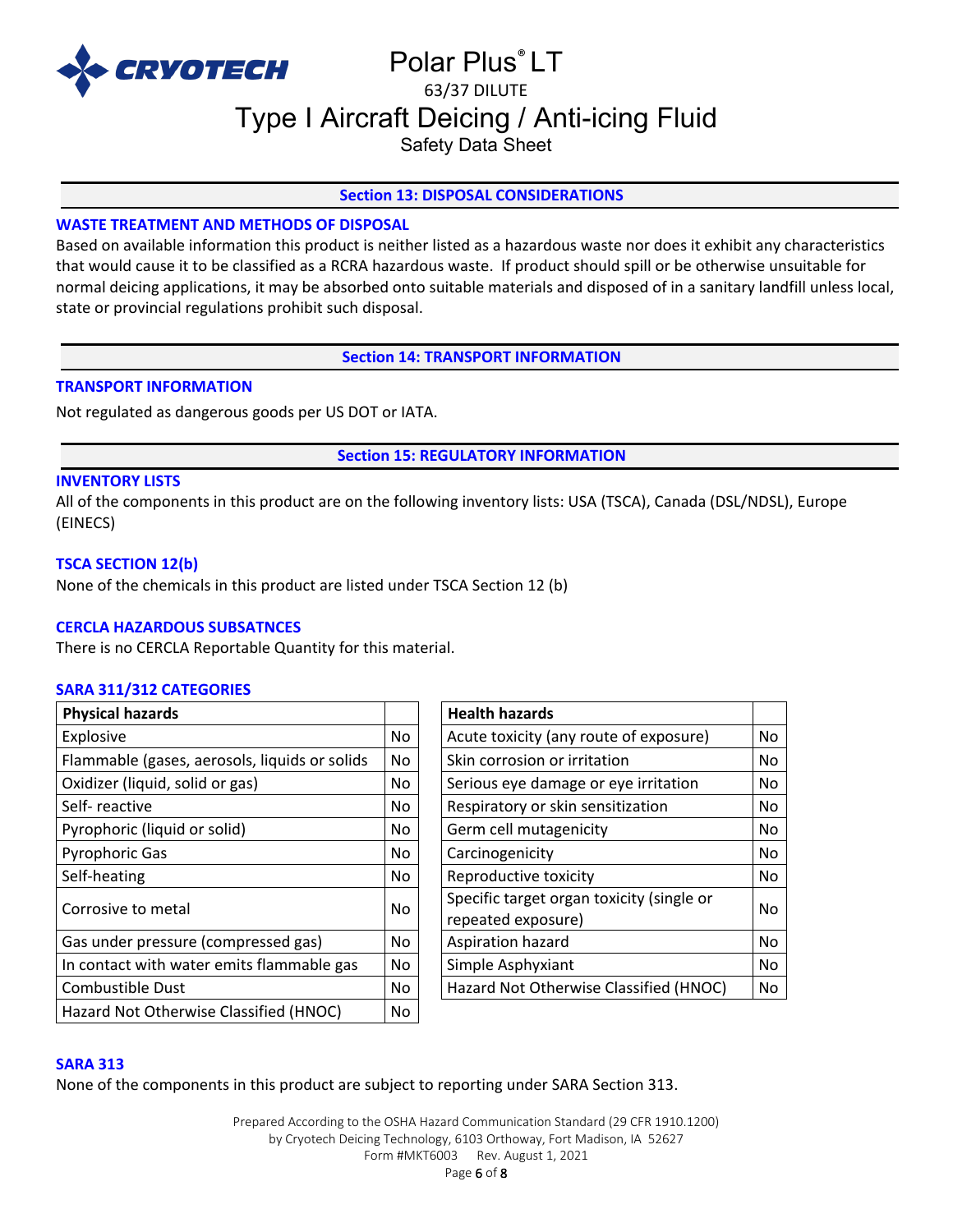

# Polar Plus® LT 63/37 DILUTE Type I Aircraft Deicing / Anti-icing Fluid Safety Data Sheet

# **CLEAN WATER ACT**

None of the chemicals in this product are listed as Priority Pollutants under the CWA. None of the chemicals in this product are listed as Toxic Pollutants under the CWA

# **STATE RIGHT-TO-KNOW**

This product does not contain components at levels which are required to be reported under the statutes of the following states: MA

This product contains the following chemicals regulated by New Jersey's Worker and Community Right to Know Act:

| Component        | <b>CAS Number</b> | Amount |
|------------------|-------------------|--------|
| Propylene Glycol | $57 - 55 - 6$     | 55%    |

This product contains the following chemicals regulated by Pennsylvania Right to Know Act:

| Component        | <b>CAS Number</b> | Amount |
|------------------|-------------------|--------|
| Propylene Glycol | 57-55-6           | 55%    |

This product may contain the following materials known to the State of California (Proposition 65) to cause cancer, birth defects, or other reproductive harm:

| Component       | <b>CAS Number</b> | Amount        |
|-----------------|-------------------|---------------|
| Ethylene Oxide  | 75-21-8           | $< 0.001$ ppm |
| Propylene Oxide | 75-56-9           | $< 0.001$ ppm |
| 1,4 Dioxane     | 123-91-1          | $< 0.001$ ppm |

| <b>NFPA - National Fire Protection Association</b>                                                       |   |  |
|----------------------------------------------------------------------------------------------------------|---|--|
| Health:                                                                                                  | O |  |
| Fire:                                                                                                    |   |  |
| Reactivity:                                                                                              |   |  |
| Hazard Rating:<br>$0 =$ minimal, $1 =$ slight, $2 =$ moderate, $3 =$ severe, $4 =$ extreme               |   |  |
|                                                                                                          |   |  |
| HMIS - Hazardous Materials Identification System                                                         |   |  |
| Health:                                                                                                  | O |  |
| Fire:                                                                                                    |   |  |
| Physical Hazard:                                                                                         | 0 |  |
| 0 = minimal, 1 = slight, 2 = moderate, 3 = severe, 4 = extreme ( $*$ = chronic hazard)<br>Hazard Rating: |   |  |